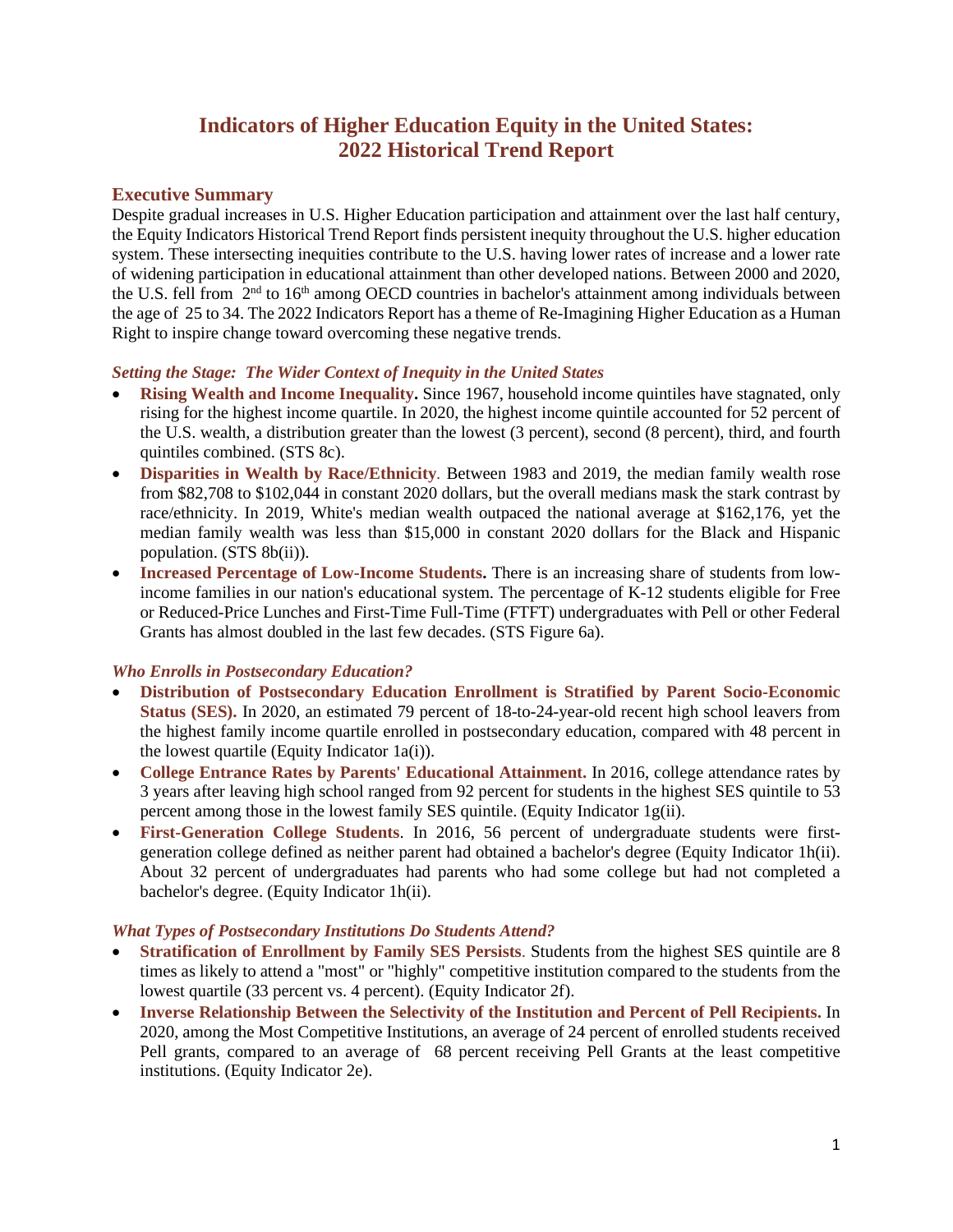#### *Do Financial Aid and Differences in College Costs Eliminate the Barriers to College Equity?*

- **Growth in Unmet Financial Need by Income Quartile and Dependency Status.** In constant 2020 dollars, dependent students from the lowest family-income quartile averaged \$9,859 in unmet needs in 2016, while dependent students from the highest income quartile had a surplus of \$29,110.(Equity Indicator 3c(i)). In addition, average unmet financial need is the greatest for independent students due to the group having greater living costs compared to dependent students. (Equity Indicator 3c(ii)).
- **Federal Financial Aid has not Kept Pace with Rising College Costs**. The maximum Pell Grant rose from \$2,635 to \$6,345 between 1974-75 and 2020-21. Simultaneously, during the same period, the overall college cost increased by about 157 percent (\$9,849 and \$25,281) (Equity Indicator 3b(i)). If the Pell Grant were to be restored to cover two-thirds of the average college costs in 2020-21, it would need to be raised to \$17,126 rather than \$6,345 (Equity Indicator 3b(iii)).
- **Pell Recipients Tend to Be in Low Resourced Institutions**. Broad Access institutions serve almost 50 percent of the Full-Time-Equivalent (FTE) enrolled students, yet they do so with about one-third (34 percent) of the total Education and Related (E&R) expenditures. Highly Selective institutions serve about 11 percent of the total FTE students yet have an estimated 27 percent of the total (E&R) expenditures. (Equity Indicator 3d(ii)).
- **Large Inequity in E&R Expenditures per FTE Student by Institution Selectivity**. Highly Selective Institutions averaged \$52,770 in E&R expenditures per FTE student compared to \$15,129 E&R spending per FTE student at Broad Access institutions (Equity Indicator 3d(i)).

#### *How Do Students in the United States Pay for College?*

- **Higher Education is Losing Public Funding.** The period since 1980 shows an increasing shift in financing for postsecondary education from public funding to students and their families. The share of higher education expenditures paid by students and families increased from one-third (33 percent) in the late 1970s to almost half (46 percent) in 2020. (Equity Indicator 4a(i)).
- **Impossible Ratio of Family Income to Net Price of College.** Although low-income students on average attend lower-priced colleges, by 2016, the net price of college attendance, after all grants and discounts were taken into account, represented a stark 94 percent of average family income in the lowest family income quartile (Indicator 4b(ii))*.*
- **Long-Lasting Debt Burdens Falls Most on Pell Grant Recipients and Students of Color**. In 2020 dollars, 10 years after being awarded a bachelor's degree, Black students had borrowed an average of \$63,601 and White graduates \$35,147 to finance their undergraduate and graduate education. This data represents a Black-White gap of \$28,454.
- **Increases in the Percentage Of Students Who Borrowed, Especially Ethnic Minorities.** Use of loans among bachelor's degree completers has increased in the last thirty years, with Blacks having some of the highest percentages of students who must borrow (85 percent) and the highest amount borrowed for bachelor's degrees (\$36,710 in 2020 dollars). (Equity Indicator 4d(i a&b) 4d(ii a&b)).

#### *How Do Educational Attainment Rates and Outcomes Vary by Student Characteristics?*

- **Change in Distribution of Bachelor's Degree Conferred by Sex**. Over the last 150 years, the change in the distribution of bachelor's degrees conferred by sex has reflected shifts in the global labor market structure and significant historical events. In 1869, about 9,371 bachelor's degrees were awarded, of which 85 percent were conferred on males and 15 percent to females. In 2019, bachelor's degrees grew to 2 million, with 43 percent conferred to males and 57 percent to females (Equity Indicator 5a(iii)).
- **Persistent Inequality by Family Income in Degree Attainment**. Since 1970, there has been an increase in bachelor's degrees attained by age 24 for all income quartiles, but the distribution by family income quartile remains highly unequal. In 2020, estimated bachelor's degree attainment rates were almost 4 times higher for dependent family members in the highest income quartile than those in the lowest (59 percent vs. 15 percent). (Equity Indicator 5a(i)).